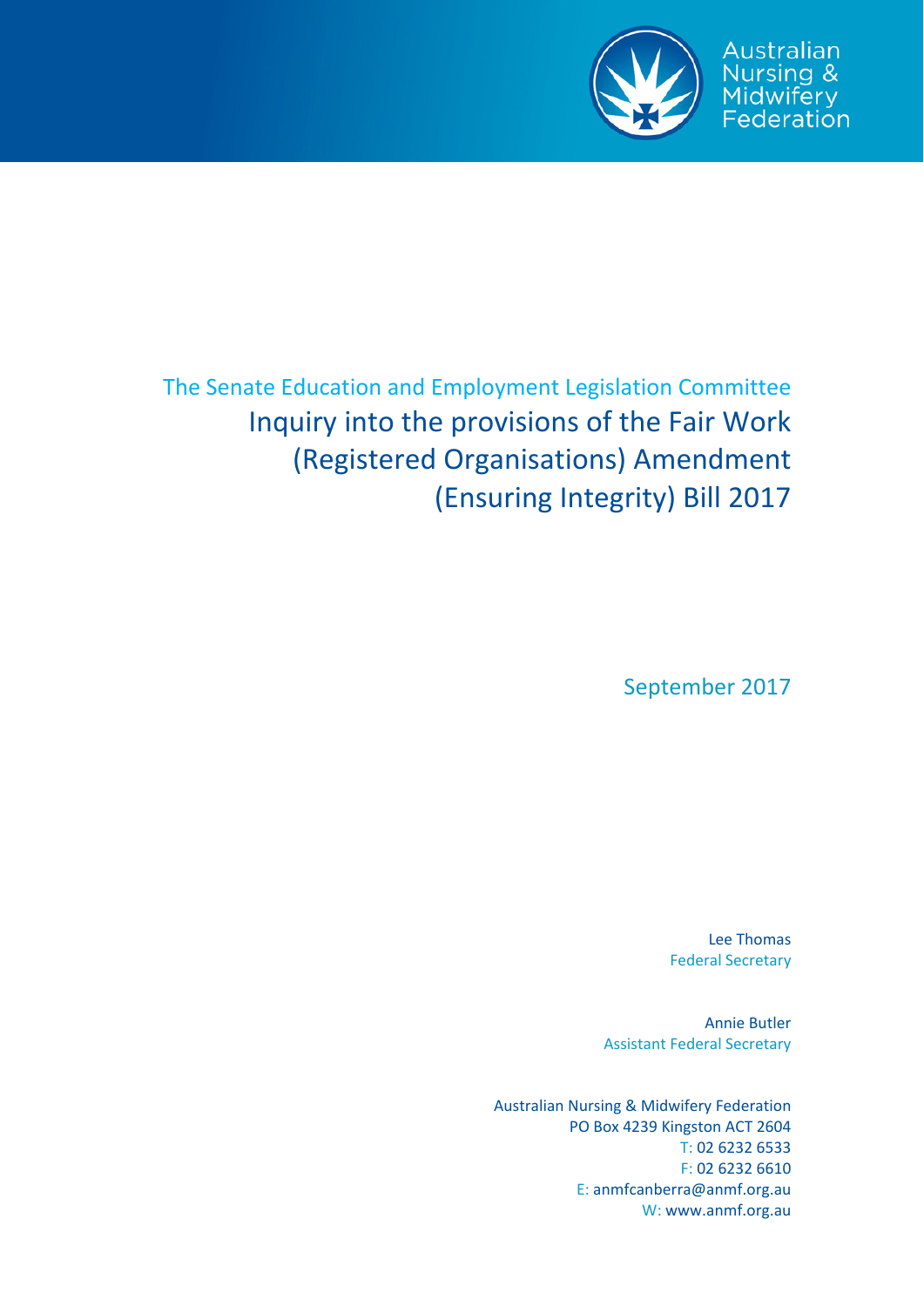# A. Introduction

- 1. The Australian Nursing and Midwifery Federation (ANMF) thanks the Senate Education and Employment Legislation Committee (the Committee) for providing this opportunity to comment on the provisions of the Fair Work (Registered Organisations) Amendment (Ensuring Integrity) Bill 2017 (the Bill).
- 2. The ANMF is the national union for nurses, midwives and assistants in nursing with branches in each state and territory of Australia. The ANMF is also the largest professional nursing organisation in Australia. The ANMF's core business is the industrial and professional representation of its members.
- 3. As members of the union, the ANMF represents over 260,000 registered nurses, midwives and assistants in nursing nationally. They are employed in a wide range of enterprises in urban, rural and remote locations, in the public, private and aged care sectors including nursing homes, hospitals, health services, schools, universities, the armed forces, statutory authorities, local government, and off‐shore territories and industries.
- 4. We ask the Committee to read our submission in conjunction with that of our peak body, the Australian Council of Trade Unions.

#### General comments on the Bill

5. In the second reading speech on the Bill the Leader of the House Christopher Pyne sought to justify the changes by stating:

*"The Royal Commission into Trade Union Governance and Corruption identified countless examples of officials breaching their duties, engaging in blackmail, extortion, coercion and secondary boycott conduct, abusing their rights of entry, acting in contempt of court or failing to stop their organisations from repeatedly breaking the law."*

*"All of these changes will help ensure that unions and employer groups focus on doing the right thing by their members and the industries they represent and ensure that when the law is broken, the court can take action.*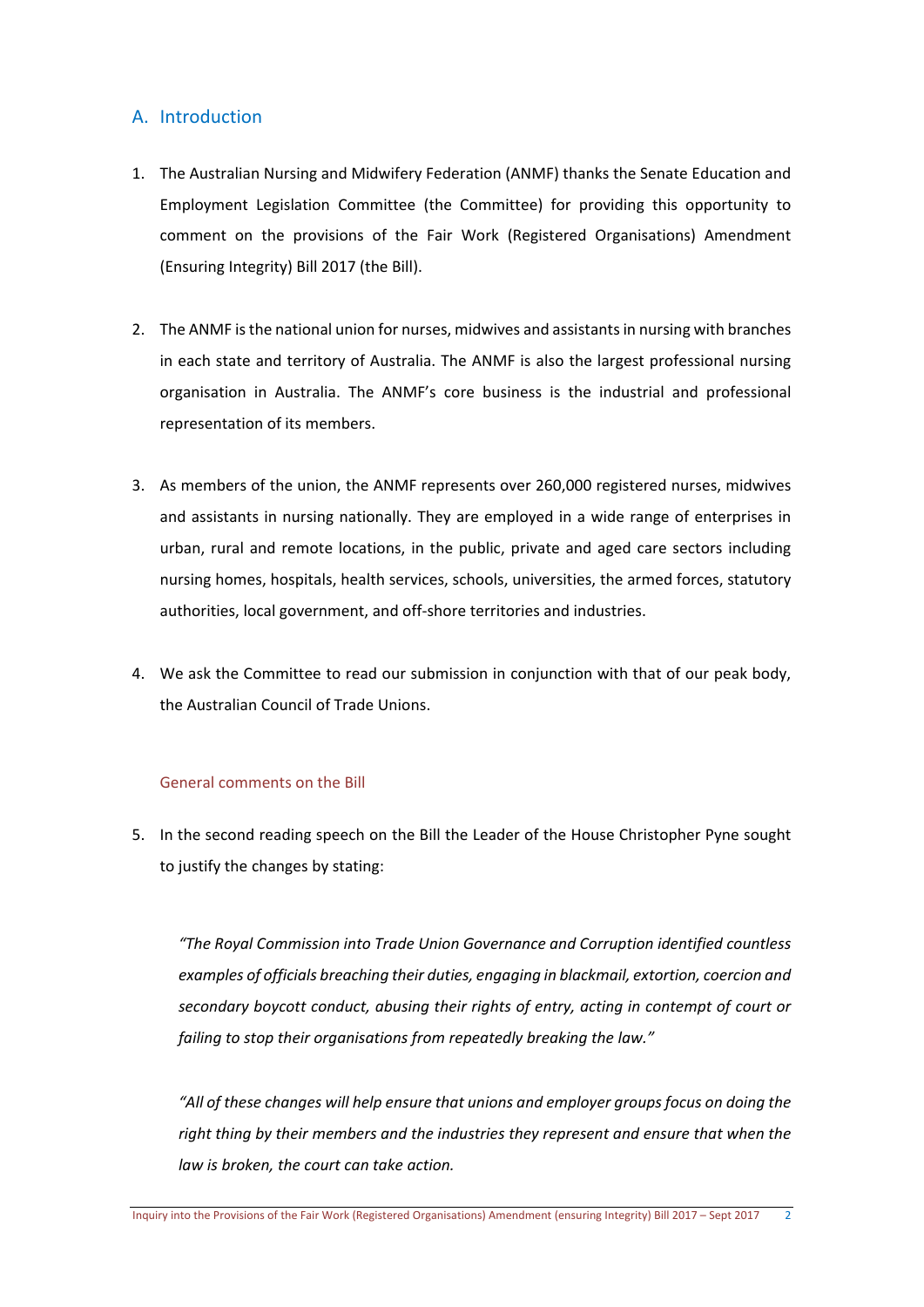*The Fair Work (Registered Organisations) Amendment (Ensuring Integrity) Bill 2017 will help improve, and in some cases restore, a culture of integrity to registered organisations—for the benefit of members and also the wider community." (Parliamentary Hansard 16/8/2017 at page 7)* 

- 6. The ANMF and its members have serious concerns about the politicisation of the Royal Commission into Trade Union Governance and Corruption (the Royal Commission) and remain unconvinced about the value of the report and the recommendations of the Royal Commission given that its focus was on a small number of union officers within a small number of unions.
- 7. Many now view the Royal Commission as a lopsided fishing expedition for mainly partisan political purposes and, while a number of criminal allegations have been referred to the relevant authorities, many of the referrals have subsequently been found to be particularly weak as they fell short of the evidentiary test in a court of law.
- 8. Accordingly, reliance by government on the unproven findings of the Royal Commission is, in our view, very poor public policy. Further the Government's ongoing public rhetoric of alleged misconduct of registered organisations as justification of the need to make wholesale changes to the existing regulatory framework as contained in the Bill, is spurious, mischievous and intended to paint unions, in particular, as organisations that require enhanced scrutiny.
- 9. Despite what is actually a proud history by unions of sound governance, transparency and grass roots democracy, the Government looks to be attempting to use the unsubstantiated findings of the Royal Commission to demonise all unions and is seeking to do so in the absence of any real justification beyond a diminishing number of isolated events.
- 10. We note that extensive regulation to police registered organisations already exists in the Fair Work Act 2009 (FW Act) and the Fair Work (Registered Organisations) Act 2009 (RO Act). In particular the RO Act provides for regulation including:
	- Prescribing and regulating the rules of organisations;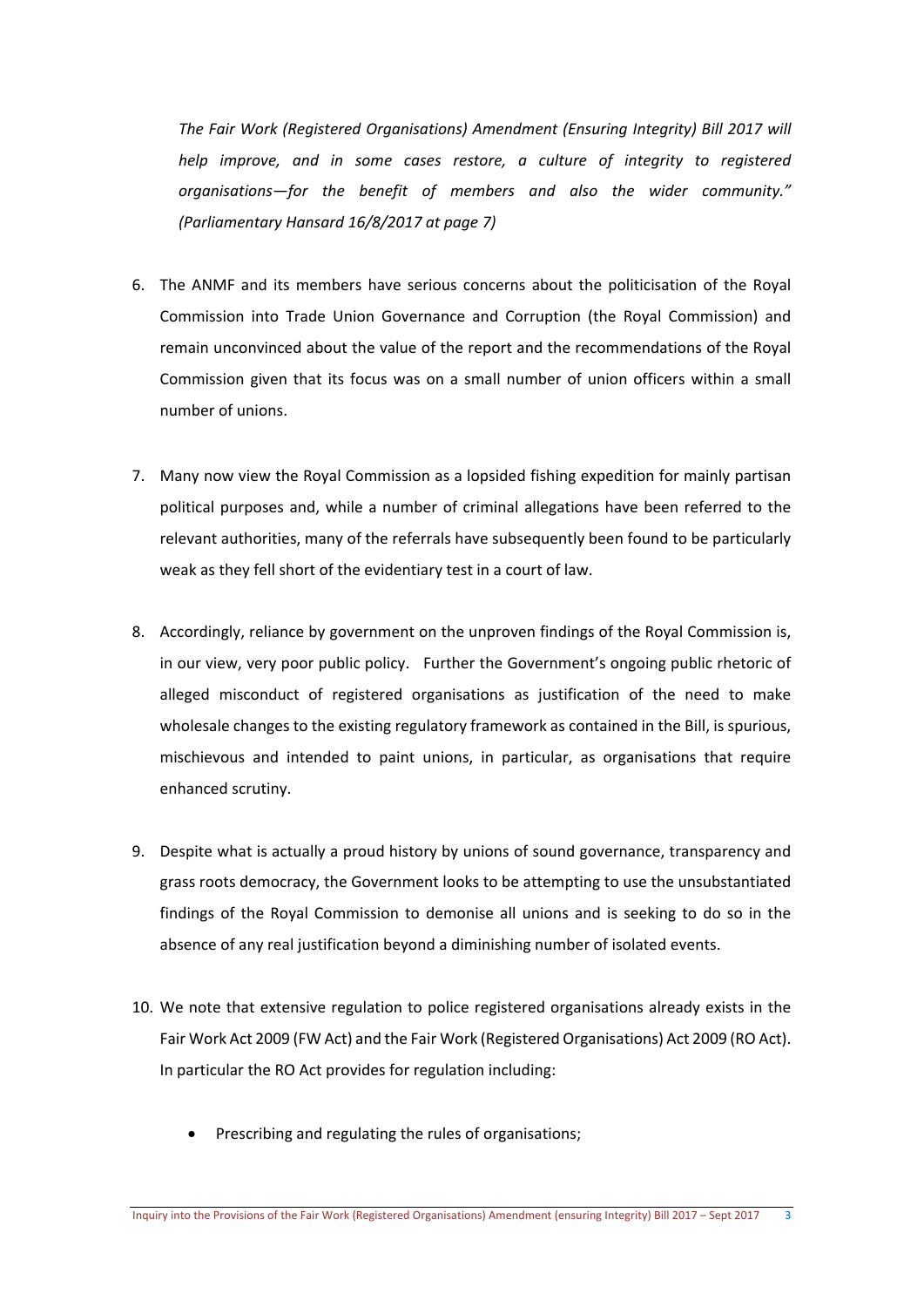- Determining membership of organisations;
- Regulating for the democratic control of organisations through elections;
- Imposing numerous and extensive reporting and accounting requirements on organisations; and
- Regulating the conduct of officers and employees of organisations and branches of organisations.
- 11. Apart from the discredited report by the Royal Commission there appears to be little to suggest the current regulatory framework is not working effectively for the vast bulk of trade unions and employer associations.
- 12. While the ANMF supports clear and effective regulation of registered organisations, the Bill appears to be little more than a vehicle for more prescription, regulation and procedural complexity intended to restrict the role and capacity of trade unions, in particular, to represent their members.

# B. Specific comments on the Bill

# Deregistration Measures

# *Introduction*

- 13. Section 28 and section 29 of the RO Act in their present form provide a wide ranging discretion on the Federal Court to deregister organisations. The Court may also make orders adapted to address a variety of circumstances that may confront the Court in the context of a deregistration application.
- 14. The rationale advanced for the repeal of the current regime and its replacement is fourfold:
	- a) Because it is said that it is "virtually impossible" to deregister an organisation (Second Reading Speech).
	- b) Because deregistration is presently a costly and lengthy process (Explanatory Memorandum).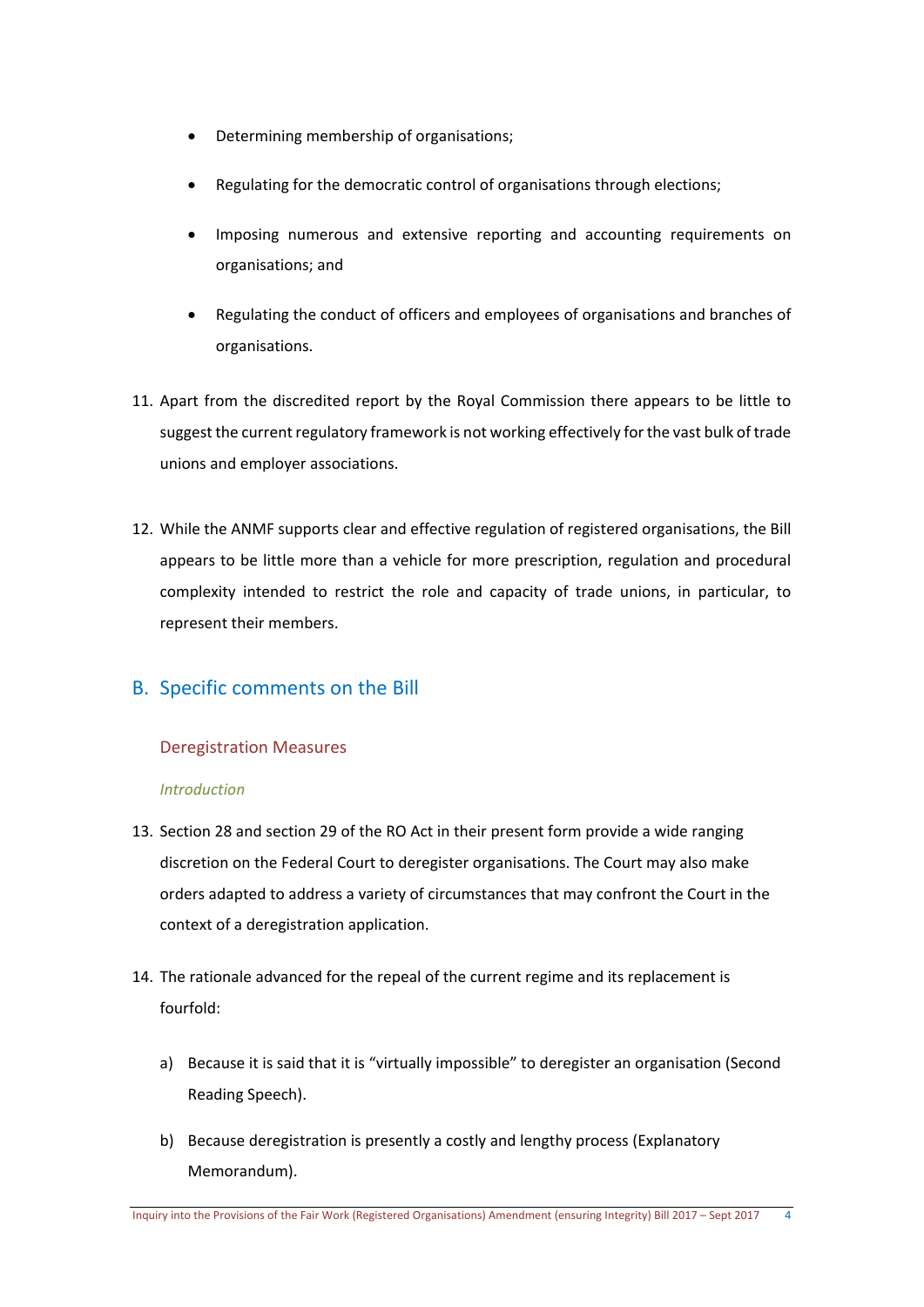- c) Because deregistration of organisations should be treated in a similar way to the winding up of companies under the Corporations law (Second Reading Speech) :and
- d) Because it addresses concerns identified in the Royal Commission Final Report.

None of these reasons survive scrutiny particularly when the Bill is itself examined.

#### *Virtually impossible to deregister*

- 15. The claim in the Second Reading Speech that it is "virtually impossible' to deregister organisations is not based on any evidence or analysis.
- 16. There has been no attempt to use or test section 28 in its present form. On any view, the provisions are widely drawn investing a substantial discretion in the Court. No example of the current regime failing or attracting criticism from the Court is identified.
- 17. In any event the last deregistration (other than for technical reasons) was as a result of the Builders Labourers' Federation (Cancellation of Registration) Act 1996. This was a separate Act of the Parliament and was found to be valid (see ABCC v Commonwealth ) (1986) 161CLR 88).

#### *Costly and lengthy process*

18. The claim that deregistration is a costly and lengthy process justifying changes is advanced in the Explanatory Memorandum. (See Compatibility Statement page ix). This proposition is supported by a single comment in the Final Report of the Trade Union Royal Commission. The Royal Commission's analysis quoted in full was as follows:

".....deregistration under the FW (RO) Act is a costly and lengthy process".

Again, there is simply no analysis or evidence advanced to support the claim as a basis for change.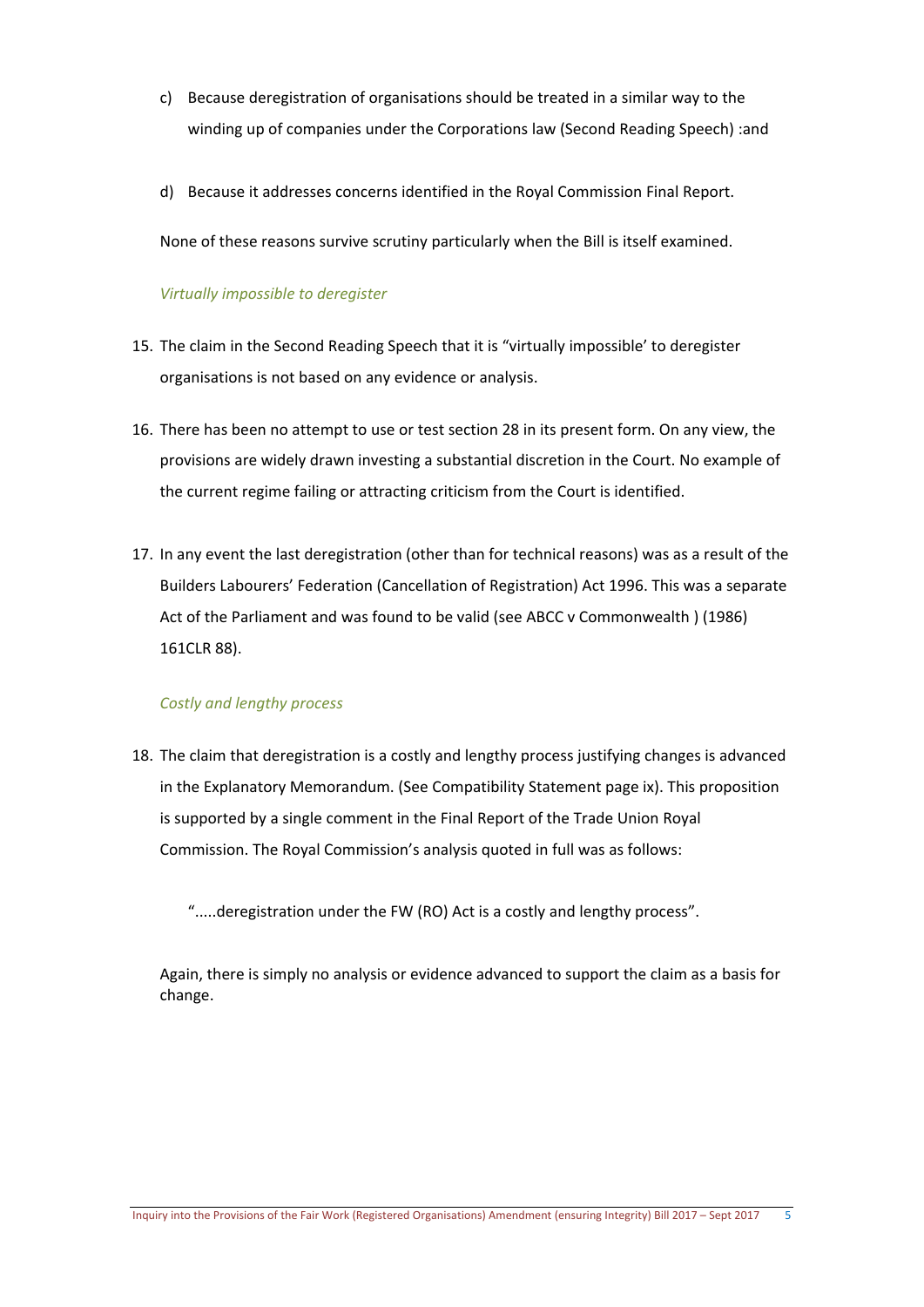19. It is hardly surprising that an application to deregister an organisation might become a costly and lengthy exercise. One might ask why should it not. The process involves depriving an organisations members of their right to belong to the registered organisation of their choice. Further, winding up proceedings involving companies are not infrequently long and costly exercises when opposed. The proposition seems to be that it should be cheap and quick to deregister organisations, or, as the Explanatory Memorandum describes it to "streamline" the process. ANMF rejects such an approach.

#### *Corporations law winding up*

- 20. The comparison of registered organisations with companies pervades the rationale for this Bill and many of its provisions. This approach is expressly advanced in saying that there should be a consistent standard as between the winding up of companies and the deregistration of registered organisations (See Second Reading Speech).
- 21. There are three objections to this approach:
	- a. The similarities between the duties of officers of organisations and the duties of directors of companies do not mean that the character of companies and registered organisations are the same. Indeed, they are manifestly different. Companies are formed, generally, in the interests of shareholders and profit. Registered organisations are not for profit associations of employee members formed to advance the industrial interests of their membership.

There is no call or policy rationale for the winding up provisions applying to corporations to be applied to registered organisations. An appeal to consistency for consistency's sake is not a substitute for coherent policy.

b. The rationale of consistency in approach is in any event not applied to the deregistration measures proposed. The grounds for deregistration orders under proposed Section 28C extend far beyond the relevant provisions of the Corporations Law. For example while some of the winding up grounds in the Corporations Law have been adapted (see for example section 461 (1) (e); section 461 (1) (f) and section 232), other entirely new elements are introduced. For example: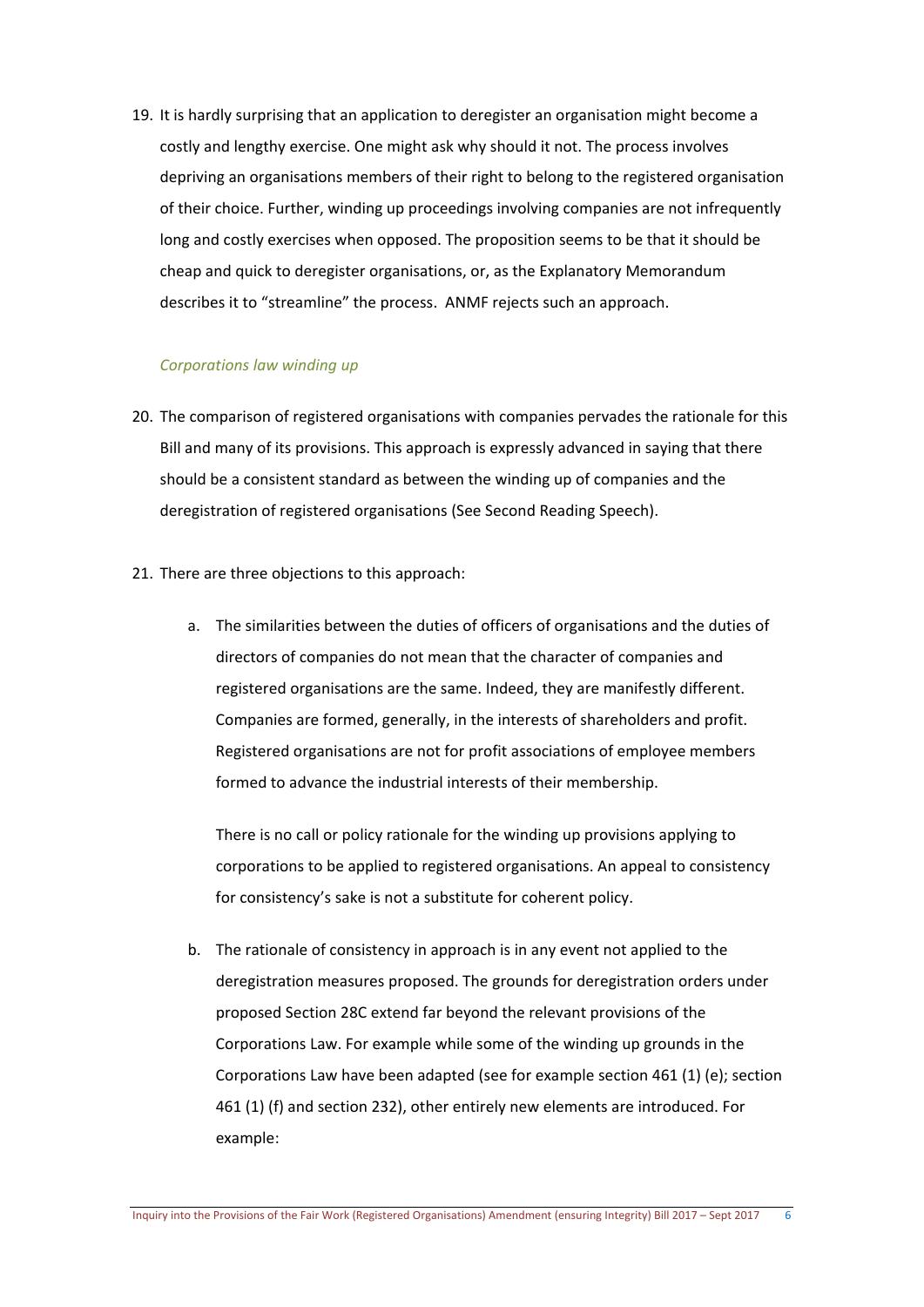- i. Reliance is placed on the Law Enforcement Integrity Commission Act 2006, a law directed to corruption in, among others, the Australian Federal Police and the Australian Crime Commission; and
- ii. Proposed sections 28D to section 28H have no analogue in the Corporations Law.
- c. The evidence provisions such that a finding of fact in any Court in any proceedings is prima facie evidence in deregistration proceedings also has no equivalent provision. (See proposed sections 28C (2); section 28G (2) and proposed section 28H (3)). These are extraordinary provisions.

In stark contrast is section 1317E of the Corporations Law which requires express declarations to be made by a Court thereby requiring the Court and the parties to directly address the question of a finding appropriately framed and identified. (See section 1317E (2) of the Corporations Law).

#### *Reliance on Trade Union Royal Commission*

22. The Trade Union Royal Commission's focus was on the conduct of officials. It expressly rejected an approach of deregistration. It noted that the conduct of concern it had identified was that of officers not members and that deregistration may have a disproportionate effect on members. Significantly the Royal Commission made no recommendations for the amendments as now proposed. (See Royal Commission Final Report Volume 5 chapter 8)

# *No Rationale for Change*

23. It is submitted that none of the four broad bases upon which the deregistration measures are supported can be made out. On the contrary, there is no good reason for change.

#### *The practical onus*

- 24. The quick and easy deregistration scheme proposed is achieved by the adoption of four controversial mechanisms.
	- a. The prima facie finding provisions under which a finding of fact in any Court in any proceeding may be used as prima facie evidence in any deregistration proceeding;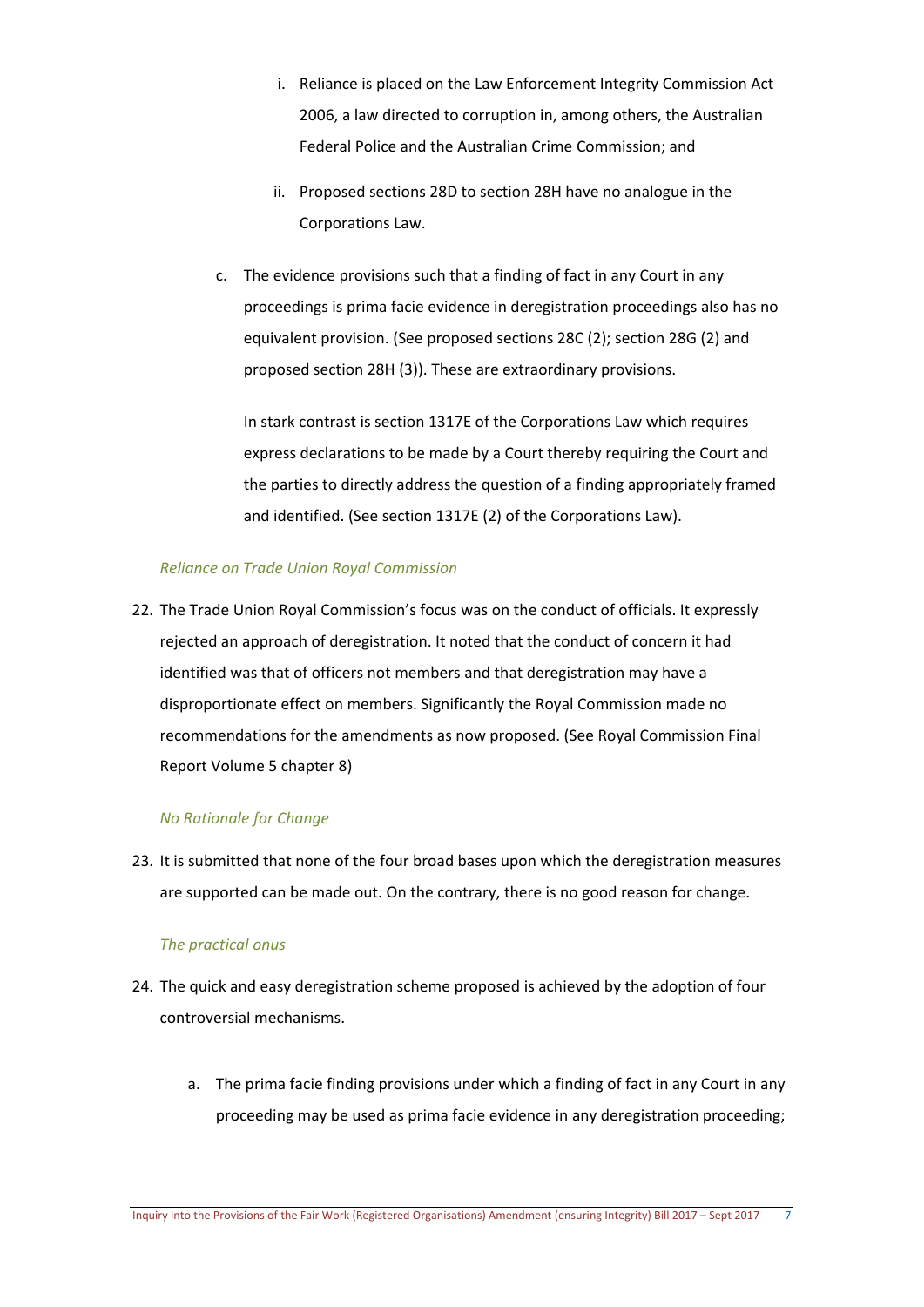- b. The form and industrial character of the grounds for deregistration. For example proposed section 28H provides as a ground for deregistration conduct by a substantial number of members of a class of members organising industrial action that is likely to have a substantial impact on the welfare of a part of the community. Because of the complexities surrounding what is or is not "protected" industrial action and the uncertainty about the nature of industrial action, it is inevitable that grounds for deregistration will arise in the normal ebb and flow of industrial negotiations and bargaining; and
- c. With a number of potentially open ended basis for deregistration an obligation then shifts to the registered organisation to establish to the Court that it would be unjust for the deregistration to proceed (see section 28K).
- d. The establishment of the quick and easy means of establishing grounds for deregistration will impose significant litigation burdens on registered organisations. This is particularly the cases in circumstances where the standing to bring such applications has been expanded to include any person with a sufficient interest. This issue is referred to below.

#### *Standing*

- 25. Proposed section 28 and 28A confer standing on "a person with a sufficient interest" to apply for the deregistration of a registered organisation or for alternative orders.
- 26. The inclusion of persons with "sufficient interest" is flawed for a number of reasons:
	- a. The current provision of section 128 refers to "person interested". This expression has an established meaning and has been considered by the Courts on a number of occasions. (See Builders Labourers' Federation v Master Builders Association of NSW(1986) 69 ALR 515; Re Dobison and the Master Builders Association of Victoria (1996) 18 IR302 and Grubb v FSPU (1972) 20FLR 356 ). There is no good reason to depart from the established jurisprudence in relation to the persons having appropriate standing.
	- b. The person with a sufficient interest formulation extends to a wide range of persons including no doubt disgruntled employers, disgruntled employees and opponents of registered organisations. Indeed the expansion of the class of person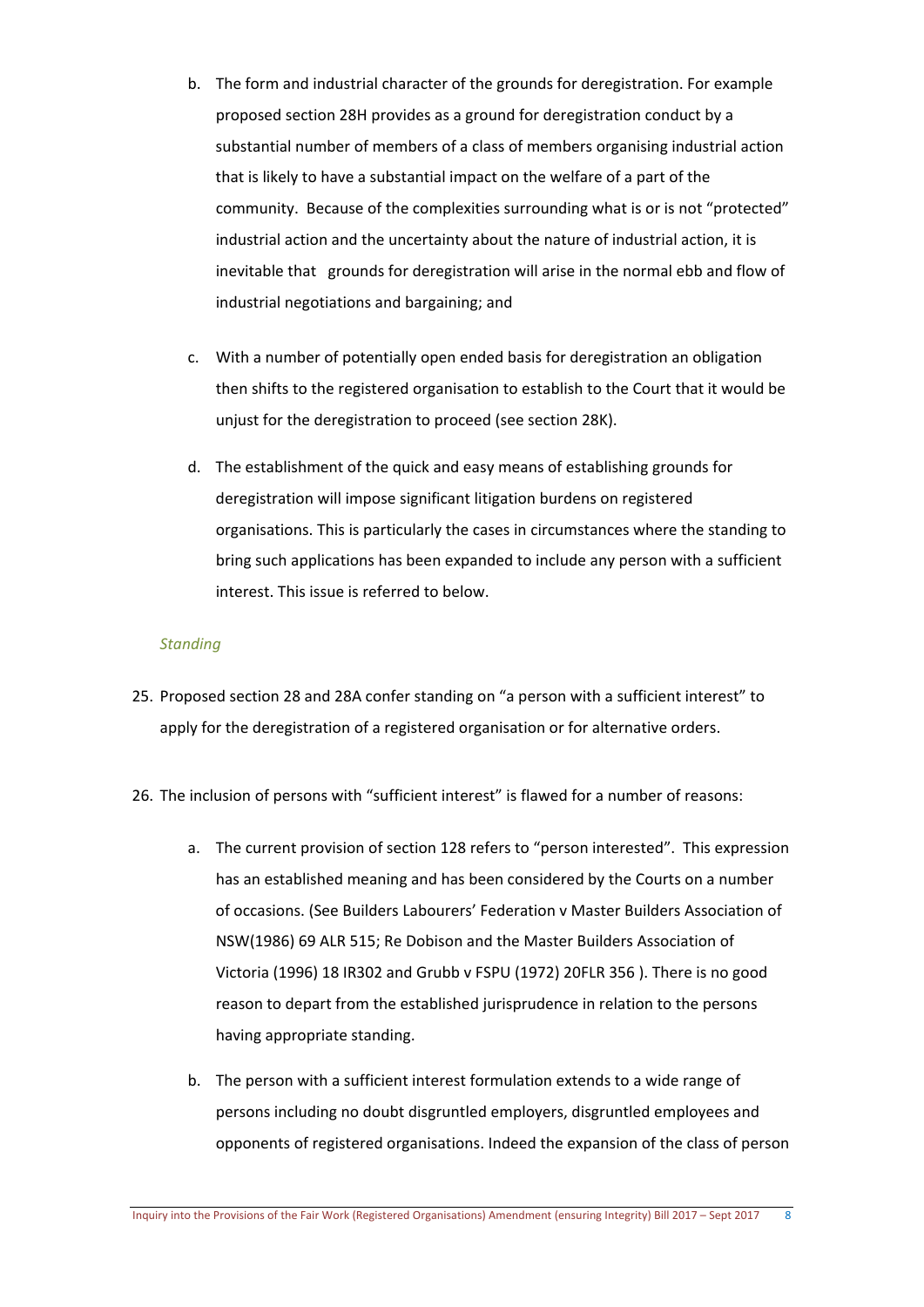able to bring proceedings combined with the quick and easy process for the establishment of grounds for deregistration (or the alternative orders) will cement deregistration measures as an avenue for demarcation disputes, bargaining disputes and industrial payback.

- c. The Corporations Law accords standing in respect of winding up relevantly to regulators (and creditors) (see section 462(2) and section 232). However, proposed section 28 and section 28A of the measures abandon the focus on regulators and extend it to the political arena (i.e. the Minister) and anyone with "sufficient interest" wishing to attack or bring pressure to bear on a registered organisation.
- d. The Royal Commission limited its proposals for regulation to the regulator and not to all comers.
- e. The extension to all comers with a sufficient interest invites multiple applications by opponents of particular registered organisations expressed as applications for deregistration but made in the hope of securing alternative orders. This will be facilitated by the breadth of the grounds for an application. This in turn will impose an obligation on the registered organisation to participate in Court proceedings in order to establish that it would be unjust to make the orders sought.

#### *Visiting the sins of Officers*

- 27. The inclusion of grounds for deregistration of misconduct by as few as two officers of an organisations is, it is submitted, wrong in principle. It is wrong for a breach of the provisions of the Act by an organisation or its members for which a specific penalty is provided to be a ground for deregistration of a union. (See Re Australian Workers Union: Ex parte Killen (1915) 9 CAR333 at 345 per Powers J)
- 28. Further, by introducing a ground for deregistration of contempt it confuses quite different considerations, as the Federal Court pointed out in Mudginberri Station Pty Ltd v AMIEU (1985) 61 ALR 291. The question of whether deregistration should be ordered will, in general depend upon quite different considerations from those which apply in contempt proceedings.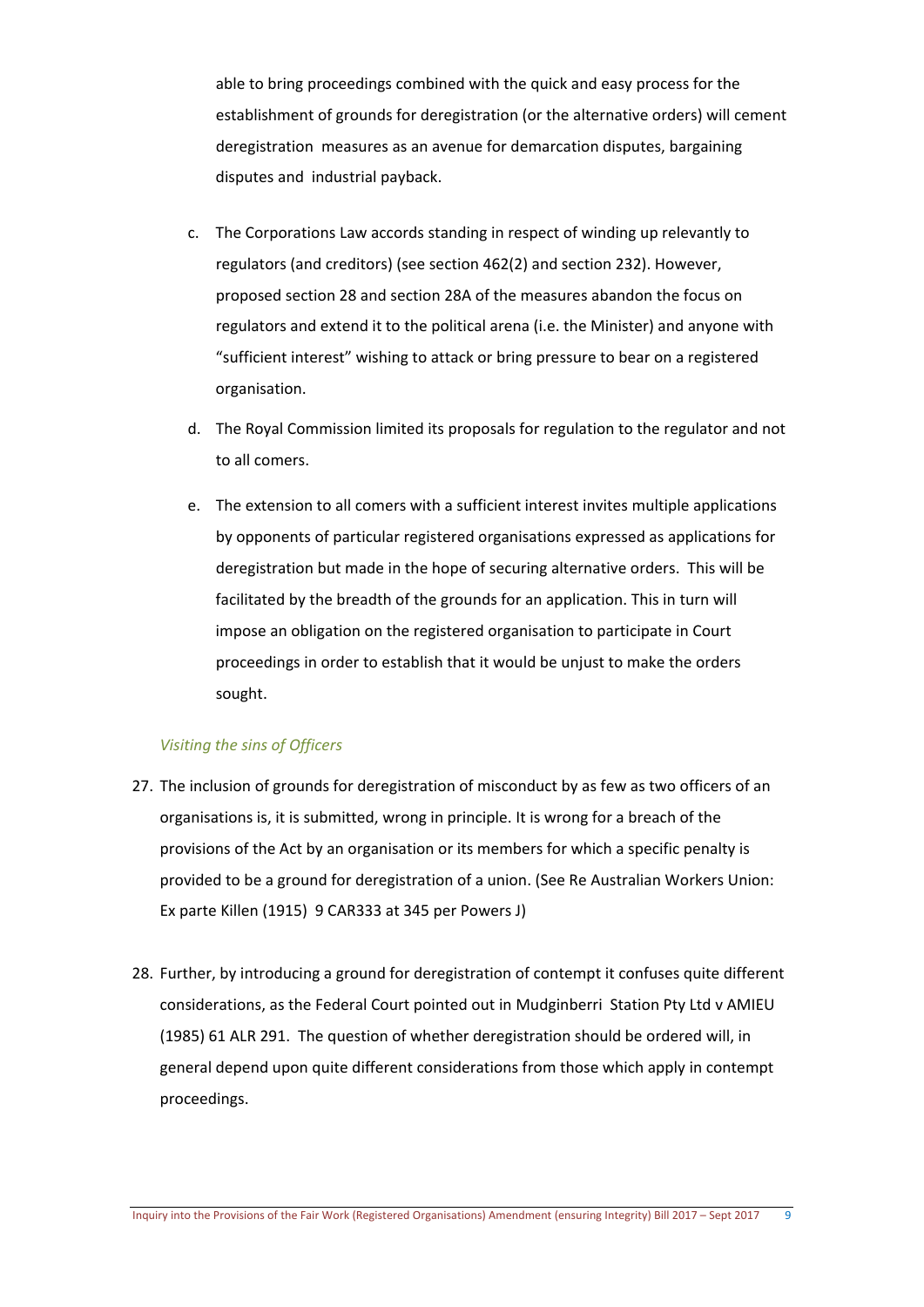29. The inclusion of officer conduct as a basis for deregistration, on the basis of claimed similar Corporations Law provisions, ignores the fact that registered organisations frequently have many hundreds of officers and many tens of senior officers (whatever that term means). The prospect of an officer contravening a civil remedy provision under the Fair Work Act and that being visited upon the organisation (e.g. section 344) however minor the breach, and thus constituting a ground for deregistration for an entire organisation, illustrates the over reach involved in these measures.

# *Freedom of association*

- 30. The question of freedom of association cannot be ignored in respect of the specific measures proposed in relation to deregistration. Registration under the Act is the primary mechanism for trade union activity in Australia. In significant ways these measures unreasonably intrude upon the internal governance and affairs of registered organisations in a way inconsistent with relevant ILO conventions. For example, the deregistration of an organisation on the ground in proposed section 28C (e) has nothing to do with the activities of the organisation in so far as it impacts on others.
- 31. The repeated incantation of references to the interests of "public order" and the interests of others (See Explanatory Memorandum: Statement of Compatibility) cannot disguise what are intrusions inconsistent with ILO convention 87. (See also ICSER article 6(1) and 8(1) and ICCPR article 22).
- 32. The proposition that the proposed new deregistration scheme applies "where an organisation and its officers or members have broken the law."(Explanatory Memorandum page ix) invites analysis:
	- a. The freedom of members to join a registered organisation of their choice is denied by deregistration;
	- b. That freedom is proposed to be curtailed by the deregistration of the organisation because of the conduct of officers as few as 2 officers in one part of an organisation; and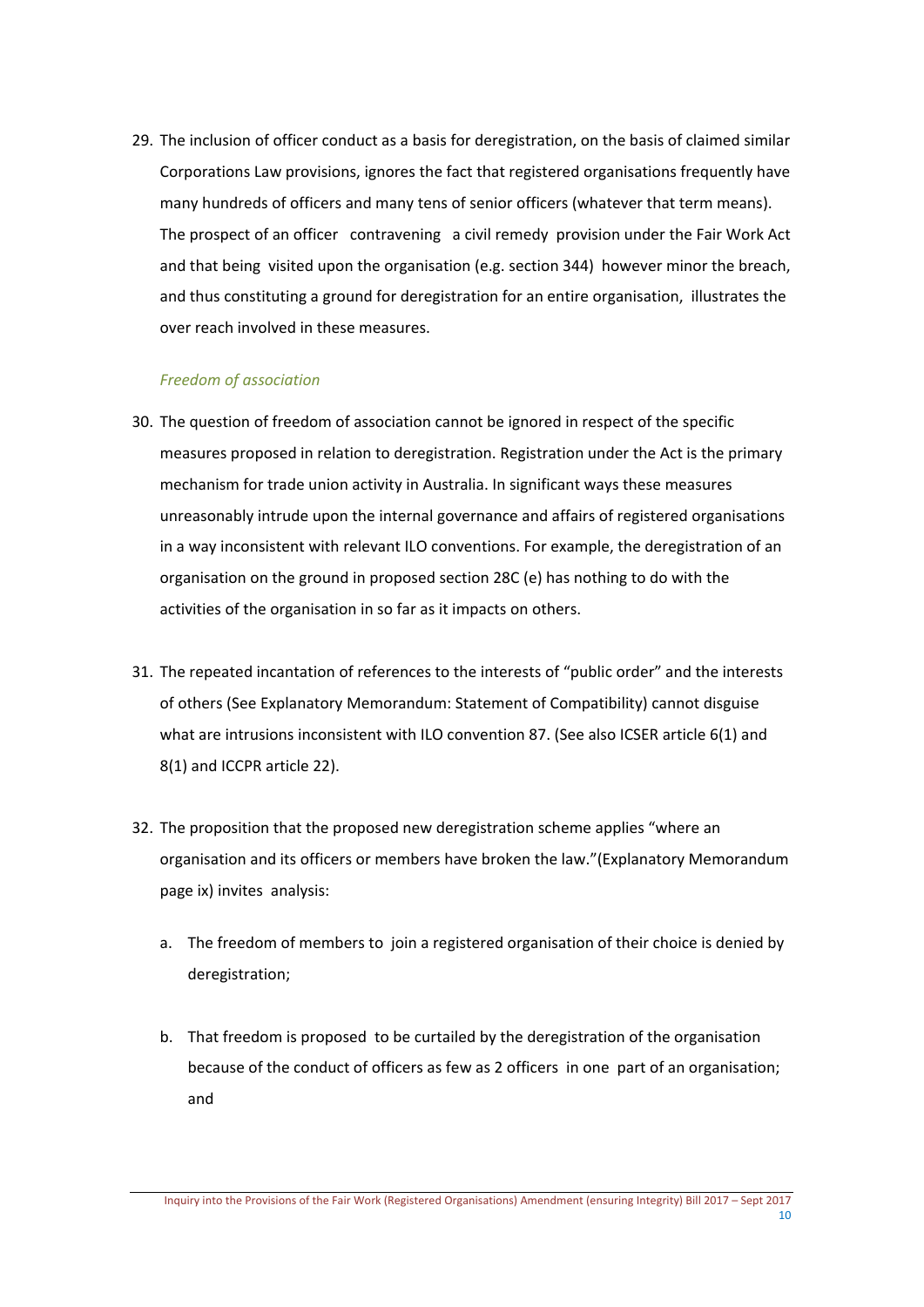- c. The grounds are not confined to a breach of the law in any event. (E.g. proposed section 28C (1) (e)). Further, the grounds extend to potential inadvertent or technical breaches (e.g. section 28H (2) (a) (1).
- d. The claim that the proposals:

"...do not impact on the rights of workers to continue to be represented by a registered organisation." (Explanatory Memorandum)

simply invites ridicule.

#### *Impact on Corporations law*

33. The misconceived proposal to equate registered organisations with companies has the potential to destabilise corporate governance arrangements. The approach adopted invites the jurisprudence applying to registered organisations over very many years to be applied to the conduct and affairs of companies. Such an outcome would lead to significant uncertainty.

# Disqualification of Officials

- 34. ANMF does not support the proposals in the Bill that are intended to provide the Registered Organisations Commissioner and the Courts with wide latitude to prevent members of unions from standing for, or holding an elected office in their union. The ANMF is strongly of the view that only union members should determine who and who does not represent them and accordingly the democratic functioning of registered organisations must, where possible, be free of interference by public authorities be they tribunals, courts or the bureaucracy.
- 35. The proposed restrictions to the democratic rights of members contravenes 'Article 3 of the Freedom of Association and Protection of the Right to Organise Convention 1948 (No. 87) (ILO Convention 87):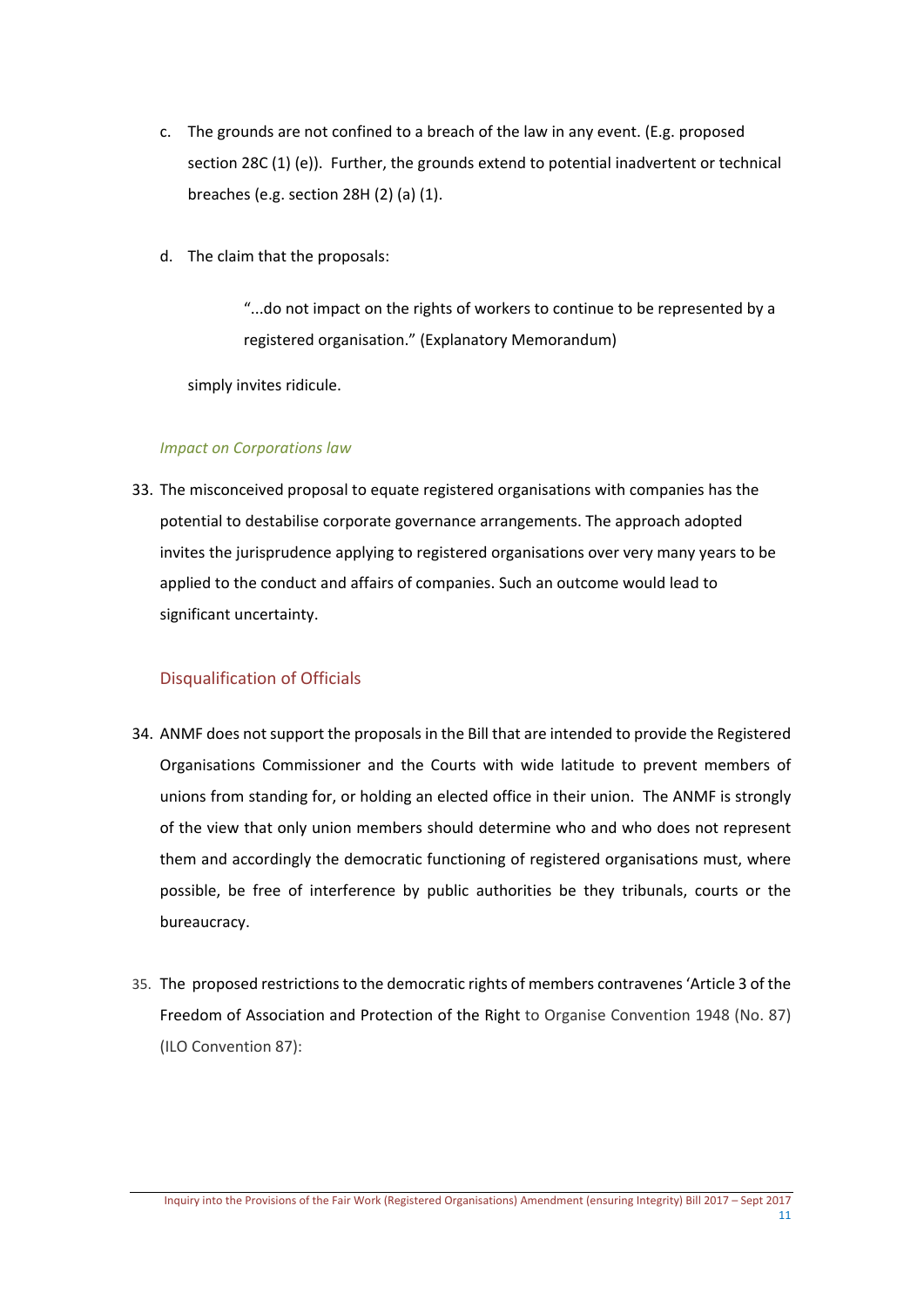*Freedom of Association and Protection of the Right to Organise Convention 1948 (No. 87) (ILO Convention 87) also provides employer and employee organisations with protection for their organisational autonomy. Article 3 of ILO Convention 87 provides:*

*Workers' and employers' organisations shall have the right to draw up their constitutions and rules, to elect their representatives in full freedom, to organise their administration and activities and to formulate their programmes. The public authorities shall refrain from any interference which would restrict this right or impede the lawful exercise thereof.*

*The ILO Committee on Freedom of Association has made the following observations on the rights of organisations to organise their administration: Legislative provisions which regulate in detail the internal functioning of workers' and employers' organizations pose a serious risk of interference by the public authorities. Where such provisions are deemed necessary by the public authorities, they should simply establish an overall framework in which the greatest possible autonomy is left to the organizations in their functioning and administration. Restrictions on this principle should have the sole objective of protecting the interests of members and guaranteeing the democratic functioning of organizations. Furthermore, there should be a procedure for appeal to an impartial and independent judicial body so as to avoid any risk of excessive or arbitrary interference in the free functioning of organizations.*

- 36. Section 215 of the RO Act now provides that a person convicted of certain 'prescribed offences' is ineligible to be a candidate, or to be elected, or to hold an 'office' in an organization, unless the conviction and any term of imprisonment was more than 5 years ago. These provisions are obviously intended to ensure persons with relatively recent serious criminal convictions not be able to participate in the activities of trade unions. On its face such standards appear appropriate.
- 37. However, the Bill seeks to expand the definition of a prescribed offence to now include an offence against a designated law. The Bill defines a designated law to include:
	- (a) The RO Act;
	- (b) The FW Act;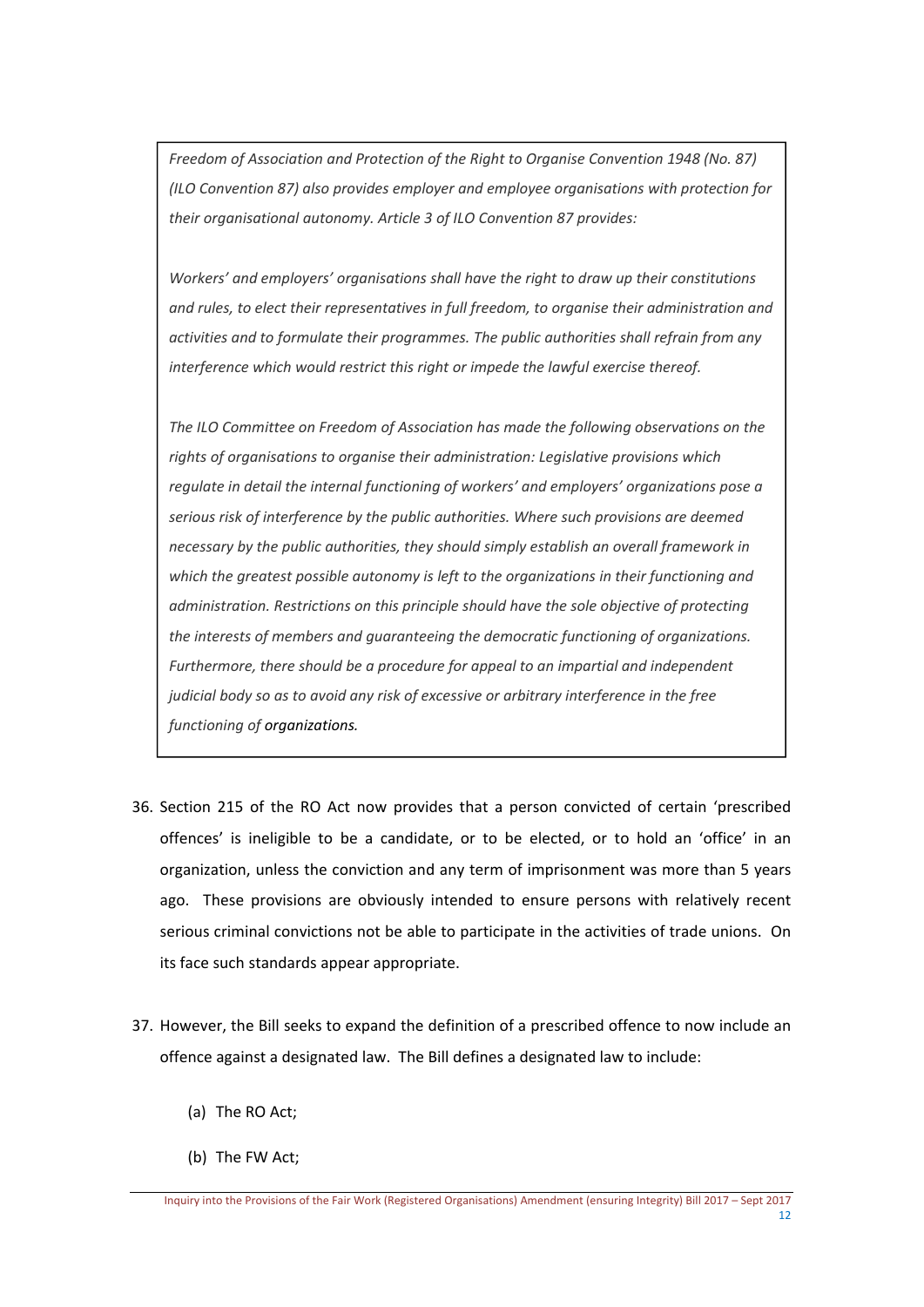- (c) The Building and Construction Industry (Improving Productivity) Act 2016
- (d) The Fair Work (Building Industry) Act 2012 as in force at any time before its repeal;
- (e) Part IV of the Competition and Consumer Act 2010 (and any other provisions of the Act so far as it applies in relation to Part IV) and the Competition Code of each State and Territory;
- (f) The Work Health and Safety Act 2011;
- (g) Each State or Territory OHS law (within the meaning of the Fair Work Act);
- (h) Part 7.8 of the Criminal Code (causing harm to, and impersonation and obstruction of, Commonwealth public officials) and any other provision of the Code so far as it applies in relation to that Part.
- 38. ANMF does not support an expansion of offences that are intended to prevent a member of a union from seeking or holding an elected office in a trade union. Members should not be disqualified from holding office for minor breaches of industrial or other laws. Such a measure, if enacted, would in effect impose a higher standard individual responsibility than that which is applied to corporate directors and executives.

# Union Amalgamations

- 39. Part 2 of Chapter 3 of the RO Act currently providesforthe proceduresfor the amalgamation of two or more registered organisations. These procedures include an application to the FWC by the affected organisations seeking approval for a secret ballot of members to be held on the proposed amalgamation. Under the present scheme, and subject to the Act, it is the committees of management of the registered organisations and their members who decide whether the amalgamation should or should not proceed. This is the way it should be.
- 40. Despite the relative ease of coming together, there have been few amalgamations of unions since 64 amalgamated/merged during the rationalisation process instituted by the ACTU between 1991 and 1996. It is worth noting that the union amalgamations of this era had the strong support of employer groups and government.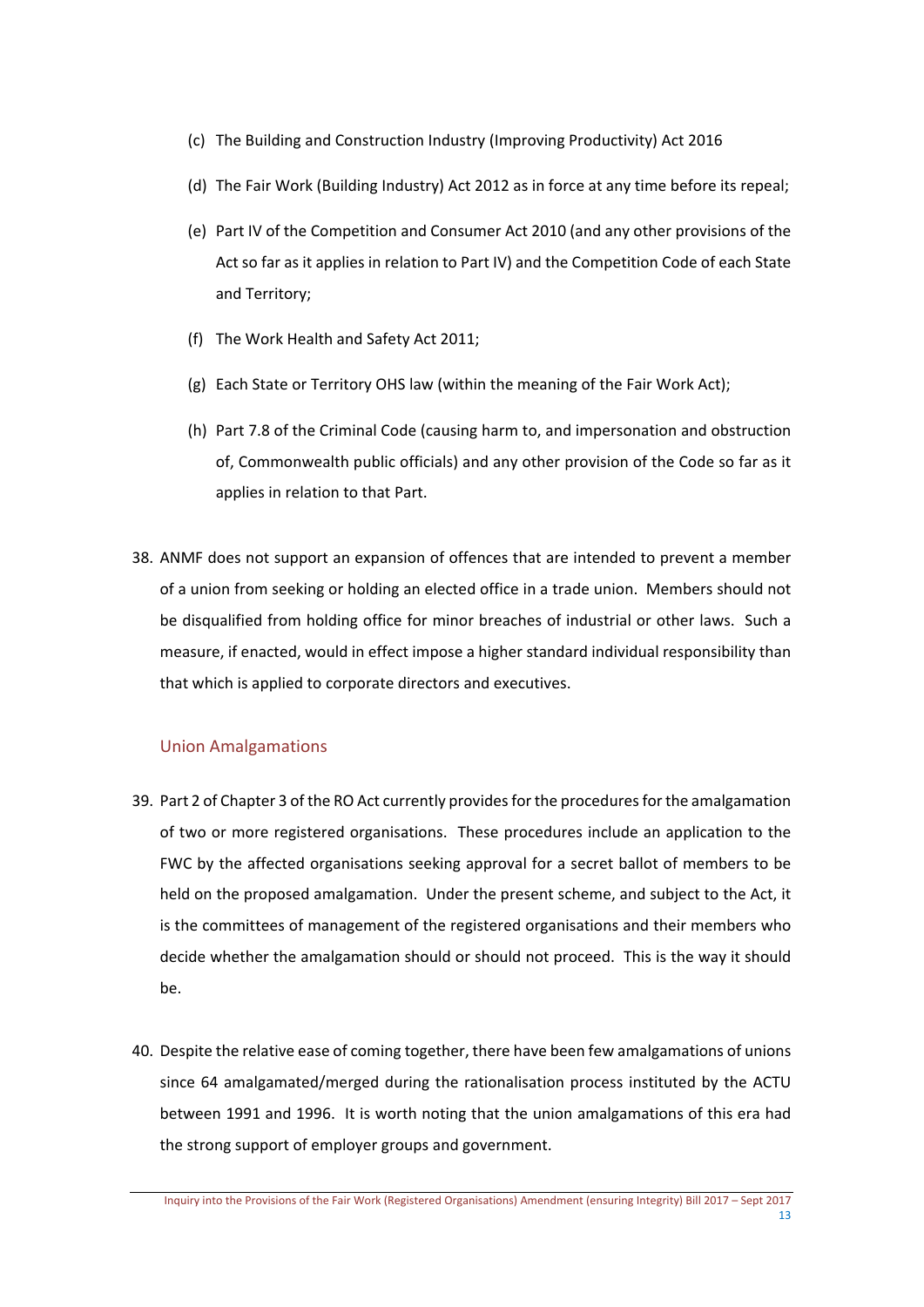- 41. In 2010 a number of state based trade unions formalized their arrangements with counterpart federal unions in response to the consolidation and expansion of federal industrial laws. Once again this process was broadly endorsed by employers and the government of the day.
- 42. To the best of our knowledge there has been little or any dissatisfaction expressed by members, union officers or by relevant employers about the impact of amalgamations.
- 43. Despite this the government now seeks to make changes intended to stymie or prevent members of organisations determining their own representative and organisational structures.
- 44. New s72 D lists the matters the FWC must have regard to in determining whether a proposed amalgamation is in the public interest. s.72D principally requires the tribunal to consider the compliance history of the organisations seeking to amalgamate. s.72D(2) requires the tribunal to decide the amalgamation is not in the public interest if one of the applicant organisations has a record of noncompliance. There is no latitude for the tribunal to have regard to other relevant matters which may include improved compliance.
- 45. Our view that these changes are intended to prevent, frustrate and delay union amalgamations is supported by paragraph 206 of the Explanatory Memorandum which states that the changes will "*include a broad list of relevant persons who are allowed to make submissions to the FWC on whether an amalgamation is in the public interest;"*
- 46. Under the present arrangements submissions at amalgamation hearings may only be made by a person's (other than the applicants) only with the leave of the FWC and only in relation to a prescribed matter (s.54(3)). By deliberately seeking to expand the list to include those who would otherwise not be able to be heard is simply an attempt to frustrate and delay an application.

# C. Concluding comments